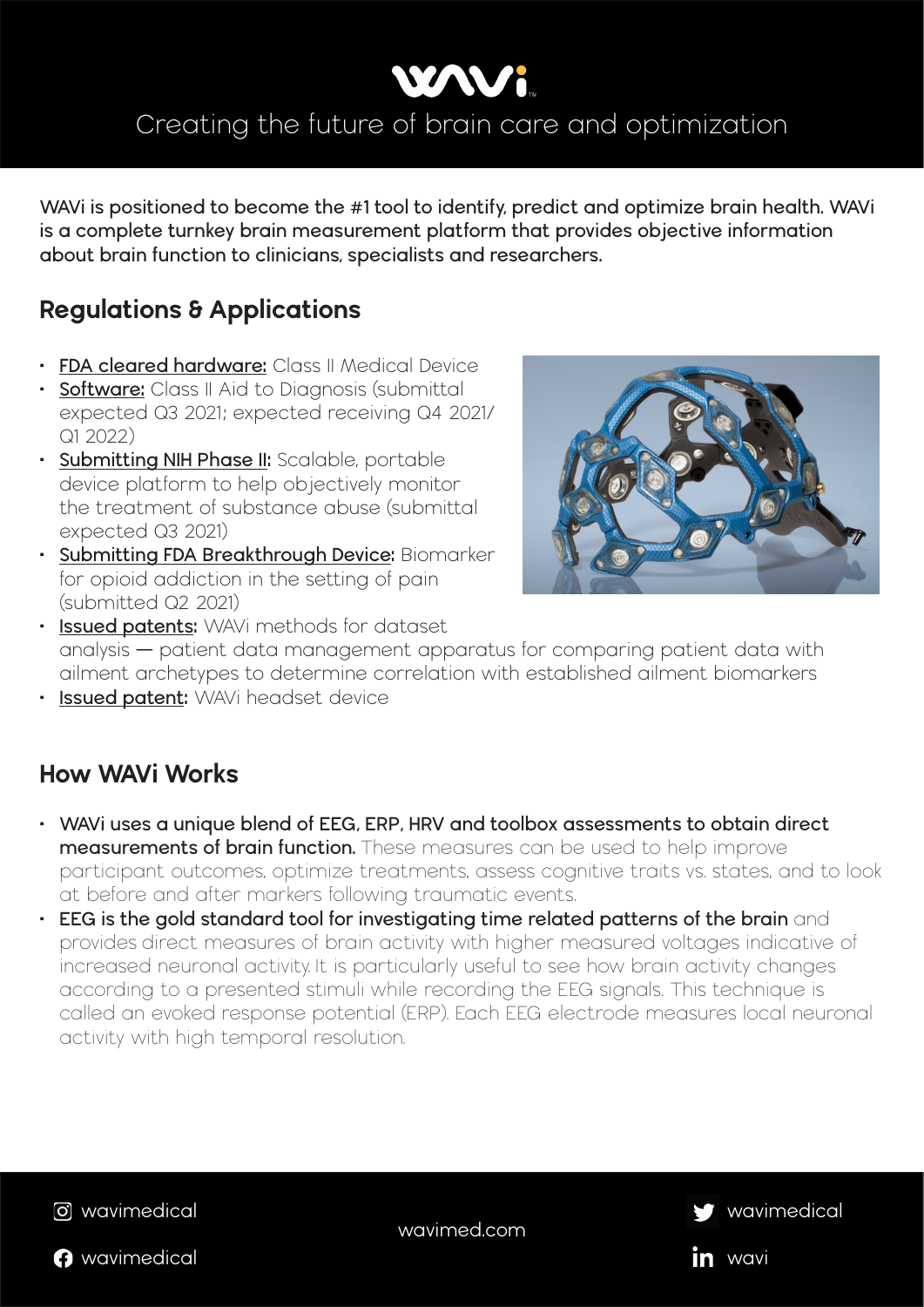# WWW.

## Creating the future of brain care and optimization

wavimed.com









- Brain reaction voltage
- Brain reaction speed
- Physical reaction speed
- **• All of the markers used by the WAVi Platform have been validated by peerreviewed publications, including the P300.** The P300 wave is one of the most studied signatures of cognitive processes and is highly reproducible allowing for a wide range of applications in clinical research.
- **• WAVi uses an auditory signal to elicit a P300 response.** A signal is sent to the paticipant's midbrain and down to the auditory neurons of the brainstem. The information is then sent back from the brainstem to the cortex for processing and all portions of the brain are activated.

#### **WAVi's evoked metrics include:**

#### **Non-evoked WAVi metrics include:**

- Theta/beta ratio
- Frontal alpha symmetry
- Coherence
- Alpha peak frequency

### **Each of these metrics are direct measurements of brain function, have been**



• **well-researched, are reproducible and are actionable.** 

### **Accessible and affordable**

- **• The patented WAVi headsets** were developed over 10 years and refined by MOMO Design using Crocs-like material. They are comfortable, light, portable and extremely user-friendly.
- **• The corresponding WAVi software interprets the recorded data,** distilling it into actionable insights and meaningful reports that can be read and understood by both the clinician and patient.
- **• The WAVi system is easy to use regardless of experience.** The system requires just 3 hours of training to be up and running inclinic.

**• With WAVi's FDA clearance** clinicians are already using CPT codes for reimbursement